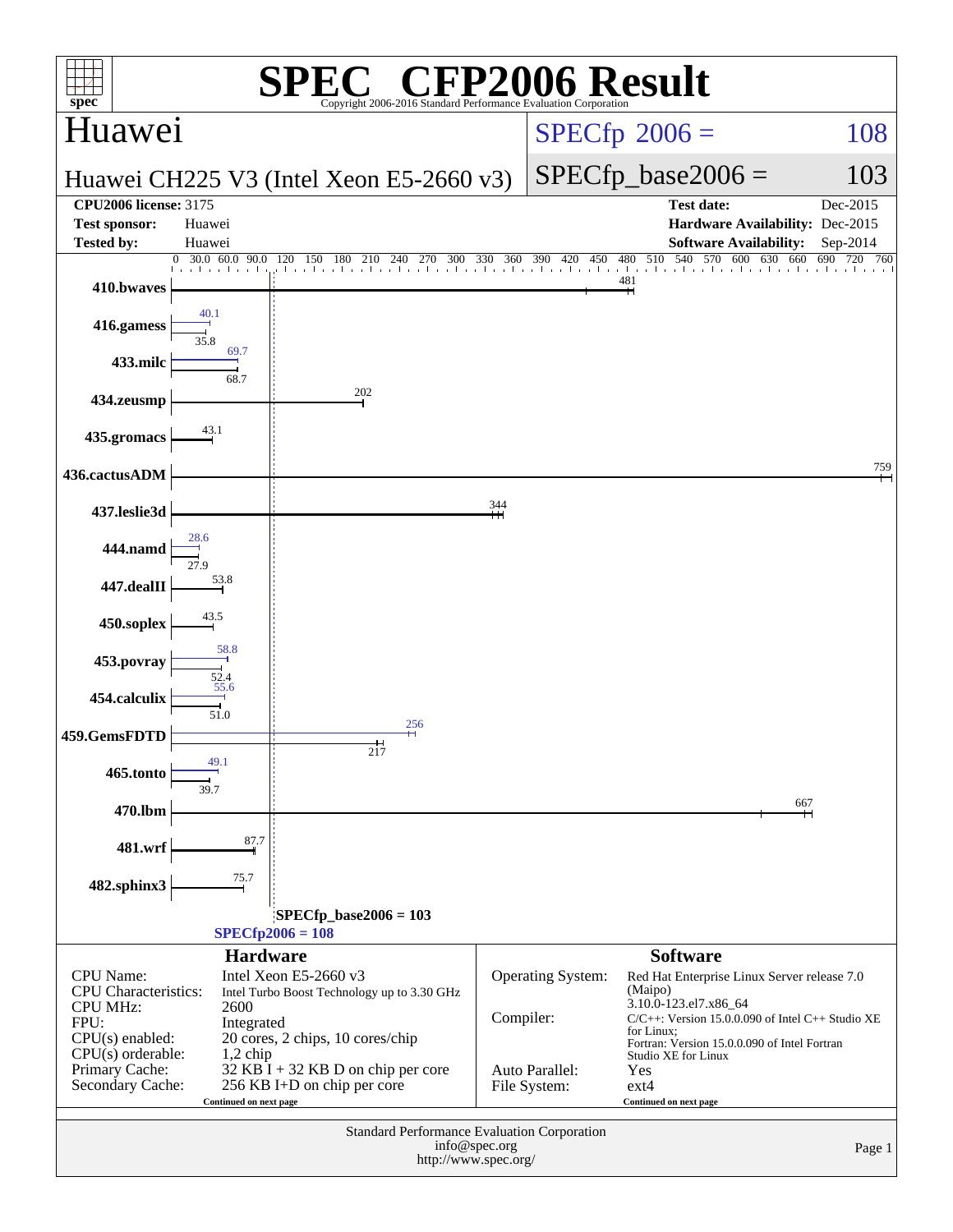

#### Huawei

#### $SPECfp2006 = 108$  $SPECfp2006 = 108$

Huawei CH225 V3 (Intel Xeon E5-2660 v3)

#### $SPECfp\_base2006 = 103$

#### **[CPU2006 license:](http://www.spec.org/auto/cpu2006/Docs/result-fields.html#CPU2006license)** 3175 **[Test date:](http://www.spec.org/auto/cpu2006/Docs/result-fields.html#Testdate)** Dec-2015 **[Test sponsor:](http://www.spec.org/auto/cpu2006/Docs/result-fields.html#Testsponsor)** Huawei **[Hardware Availability:](http://www.spec.org/auto/cpu2006/Docs/result-fields.html#HardwareAvailability)** Dec-2015 **[Tested by:](http://www.spec.org/auto/cpu2006/Docs/result-fields.html#Testedby)** Huawei **[Software Availability:](http://www.spec.org/auto/cpu2006/Docs/result-fields.html#SoftwareAvailability)** Sep-2014 [L3 Cache:](http://www.spec.org/auto/cpu2006/Docs/result-fields.html#L3Cache) 25 MB I+D on chip per chip<br>Other Cache: None [Other Cache:](http://www.spec.org/auto/cpu2006/Docs/result-fields.html#OtherCache) [Memory:](http://www.spec.org/auto/cpu2006/Docs/result-fields.html#Memory) 256 GB (16 x 16 GB 2Rx4 PC4-2133P-R) [Disk Subsystem:](http://www.spec.org/auto/cpu2006/Docs/result-fields.html#DiskSubsystem) 1 x 500 GB SATA, 7200 RPM [Other Hardware:](http://www.spec.org/auto/cpu2006/Docs/result-fields.html#OtherHardware) None [System State:](http://www.spec.org/auto/cpu2006/Docs/result-fields.html#SystemState) Run level 3 (multi-user)<br>Base Pointers: 64-bit [Base Pointers:](http://www.spec.org/auto/cpu2006/Docs/result-fields.html#BasePointers) 64-bit<br>Peak Pointers: 32/64-bit [Peak Pointers:](http://www.spec.org/auto/cpu2006/Docs/result-fields.html#PeakPointers) [Other Software:](http://www.spec.org/auto/cpu2006/Docs/result-fields.html#OtherSoftware) None

| <b>Results Table</b> |                                                                                                          |       |                |       |                |       |                |              |                |              |                |              |
|----------------------|----------------------------------------------------------------------------------------------------------|-------|----------------|-------|----------------|-------|----------------|--------------|----------------|--------------|----------------|--------------|
| <b>Benchmark</b>     | <b>Base</b>                                                                                              |       |                |       |                |       | <b>Peak</b>    |              |                |              |                |              |
|                      | <b>Seconds</b>                                                                                           | Ratio | <b>Seconds</b> | Ratio | <b>Seconds</b> | Ratio | <b>Seconds</b> | <b>Ratio</b> | <b>Seconds</b> | <b>Ratio</b> | <b>Seconds</b> | <b>Ratio</b> |
| 410.bwayes           | 31.1                                                                                                     | 437   | 28.3           | 481   | 27.9           | 487   | 31.1           | 437          | 28.3           | 481          | 27.9           | 487          |
| 416.gamess           | 547                                                                                                      | 35.8  | 550            | 35.6  | 546            | 35.9  | 490            | 39.9         | 488            | 40.1         | 488            | 40.2         |
| 433.milc             | 134                                                                                                      | 68.6  | 134            | 68.7  | 132            | 69.7  | 131            | 70.0         | <u>132</u>     | 69.7         | 132            | 69.3         |
| 434.zeusmp           | 45.0                                                                                                     | 202   | 45.3           | 201   | 45.1           | 202   | 45.0           | 202          | 45.3           | 201          | 45.1           | 202          |
| 435.gromacs          | 166                                                                                                      | 43.1  | 168            | 42.6  | 165            | 43.1  | 166            | 43.1         | 168            | 42.6         | 165            | 43.1         |
| 436.cactusADM        | 15.8                                                                                                     | 759   | 15.7           | 759   | 16.0           | 748   | 15.8           | 759          | 15.7           | 759          | 16.0           | 748          |
| 437.leslie3d         | 27.8                                                                                                     | 338   | 26.9           | 349   | 27.3           | 344   | 27.8           | 338          | 26.9           | 349          | 27.3           | <u>344</u>   |
| 444.namd             | 288                                                                                                      | 27.9  | 288            | 27.9  | 288            | 27.9  | 280            | 28.6         | 281            | 28.5         | 280            | 28.7         |
| 447.dealII           | 213                                                                                                      | 53.8  | 213            | 53.8  | 214            | 53.5  | 213            | 53.8         | 213            | 53.8         | 214            | 53.5         |
| 450.soplex           | 192                                                                                                      | 43.6  | 192            | 43.5  | 192            | 43.3  | 192            | 43.6         | 192            | 43.5         | 192            | 43.3         |
| 453.povray           | 101                                                                                                      | 52.6  | 101            | 52.4  | 102            | 52.3  | 90.5           | 58.8         | 90.3           | 58.9         | 91.1           | 58.4         |
| 454.calculix         | 162                                                                                                      | 51.0  | 160            | 51.6  | 162            | 51.0  | 149            | 55.4         | 148            | 55.7         | 148            | 55.6         |
| 459.GemsFDTD         | 49.0                                                                                                     | 217   | 49.1           | 216   | 47.6           | 223   | 42.5           | 250          | 41.3           | 257          | 41.4           | 256          |
| 465.tonto            | 248                                                                                                      | 39.7  | 247            | 39.8  | 248            | 39.6  | 200            | 49.1         | 200            | 49.2         | 201            | 49.0         |
| 470.1bm              | 20.4                                                                                                     | 675   | 22.1           | 621   | 20.6           | 667   | 20.4           | 675          | 22.1           | 621          | 20.6           | 667          |
| 481.wrf              | 127                                                                                                      | 87.7  | 127            | 87.9  | 129            | 86.5  | 127            | 87.7         | 127            | 87.9         | 129            | 86.5         |
| 482.sphinx3          | 258                                                                                                      | 75.4  | 257            | 75.7  | 257            | 75.8  | 258            | 75.4         | 257            | 75.7         | 257            | 75.8         |
|                      | Results appear in the order in which they were run. Bold underlined text indicates a median measurement. |       |                |       |                |       |                |              |                |              |                |              |

#### **[Operating System Notes](http://www.spec.org/auto/cpu2006/Docs/result-fields.html#OperatingSystemNotes)**

Stack size set to unlimited using "ulimit -s unlimited"

#### **[Platform Notes](http://www.spec.org/auto/cpu2006/Docs/result-fields.html#PlatformNotes)**

 BIOS configuration: Set Power Efficiency Mode to Custom Set Snoop Mode to HS mode Set Patrol Scrub to Disable Set Hyper-Threading to Disable Sysinfo program /spec/config/sysinfo.rev6914 \$Rev: 6914 \$ \$Date:: 2014-06-25 #\$ e3fbb8667b5a285932ceab81e28219e1 running on localhost.localdomain Sat Dec 19 09:44:23 2015

 This section contains SUT (System Under Test) info as seen by Continued on next page

> Standard Performance Evaluation Corporation [info@spec.org](mailto:info@spec.org) <http://www.spec.org/>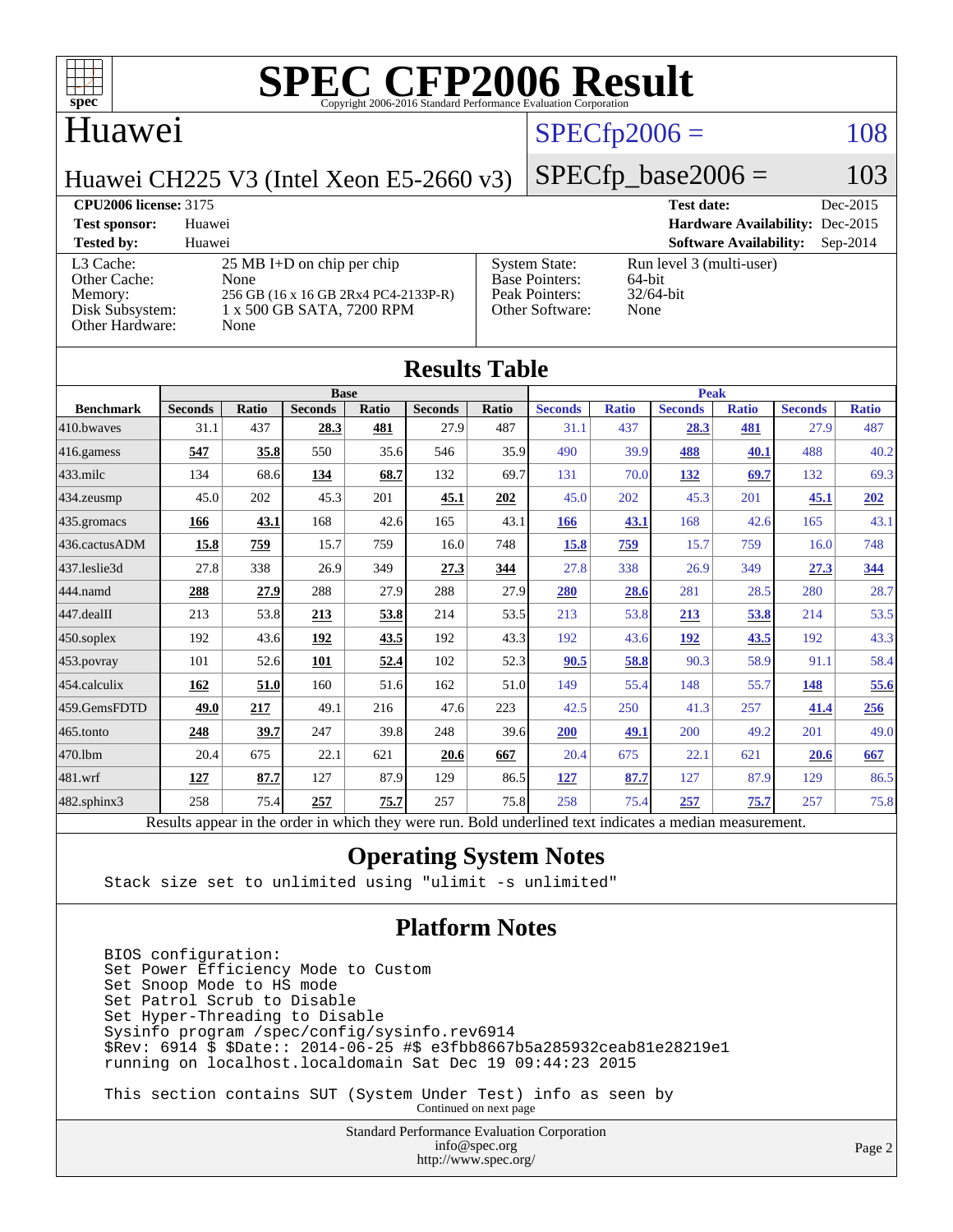

#### Huawei

 $SPECTp2006 = 108$ 

Huawei CH225 V3 (Intel Xeon E5-2660 v3)

 $SPECTp\_base2006 = 103$ 

**[CPU2006 license:](http://www.spec.org/auto/cpu2006/Docs/result-fields.html#CPU2006license)** 3175 **[Test date:](http://www.spec.org/auto/cpu2006/Docs/result-fields.html#Testdate)** Dec-2015 **[Test sponsor:](http://www.spec.org/auto/cpu2006/Docs/result-fields.html#Testsponsor)** Huawei **[Hardware Availability:](http://www.spec.org/auto/cpu2006/Docs/result-fields.html#HardwareAvailability)** Dec-2015 **[Tested by:](http://www.spec.org/auto/cpu2006/Docs/result-fields.html#Testedby)** Huawei **[Software Availability:](http://www.spec.org/auto/cpu2006/Docs/result-fields.html#SoftwareAvailability)** Sep-2014

#### **[Platform Notes \(Continued\)](http://www.spec.org/auto/cpu2006/Docs/result-fields.html#PlatformNotes)**

Standard Performance Evaluation Corporation [info@spec.org](mailto:info@spec.org) some common utilities. To remove or add to this section, see: <http://www.spec.org/cpu2006/Docs/config.html#sysinfo> From /proc/cpuinfo model name:  $Intel(R)$  Xeon $(R)$  CPU E5-2660 v3 @ 2.60GHz 2 "physical id"s (chips) 20 "processors" cores, siblings (Caution: counting these is hw and system dependent. The following excerpts from /proc/cpuinfo might not be reliable. Use with caution.) cpu cores : 10 siblings : 10 physical 0: cores 0 1 2 3 4 8 9 10 11 12 physical 1: cores 0 1 2 3 4 8 9 10 11 12 cache size : 25600 KB From /proc/meminfo MemTotal: 263578896 kB HugePages\_Total: 0<br>Hugepagesize: 2048 kB Hugepagesize: From /etc/\*release\* /etc/\*version\* os-release: NAME="Red Hat Enterprise Linux Server" VERSION="7.0 (Maipo)" ID="rhel" ID\_LIKE="fedora" VERSION\_ID="7.0" PRETTY NAME="Red Hat Enterprise Linux Server 7.0 (Maipo)" ANSI\_COLOR="0;31" CPE\_NAME="cpe:/o:redhat:enterprise\_linux:7.0:GA:server" redhat-release: Red Hat Enterprise Linux Server release 7.0 (Maipo) system-release: Red Hat Enterprise Linux Server release 7.0 (Maipo) system-release-cpe: cpe:/o:redhat:enterprise\_linux:7.0:ga:server uname -a: Linux localhost.localdomain 3.10.0-123.el7.x86\_64 #1 SMP Mon May 5 11:16:57 EDT 2014 x86\_64 x86\_64 x86\_64 GNU/Linux run-level 3 Dec 19 09:25 SPEC is set to: /spec Filesystem Type Size Used Avail Use% Mounted on<br>
/dev/sdal ext4 255G 57G 185G 24% / /dev/sda1 ext4 255G 57G 185G 24% / Additional information from dmidecode: Warning: Use caution when you interpret this section. The 'dmidecode' program reads system data which is "intended to allow hardware to be accurately determined", but the intent may not be met, as there are frequent changes to hardware, firmware, and the "DMTF SMBIOS" standard. BIOS Insyde Corp. 1.69 10/31/2015 Continued on next page

<http://www.spec.org/>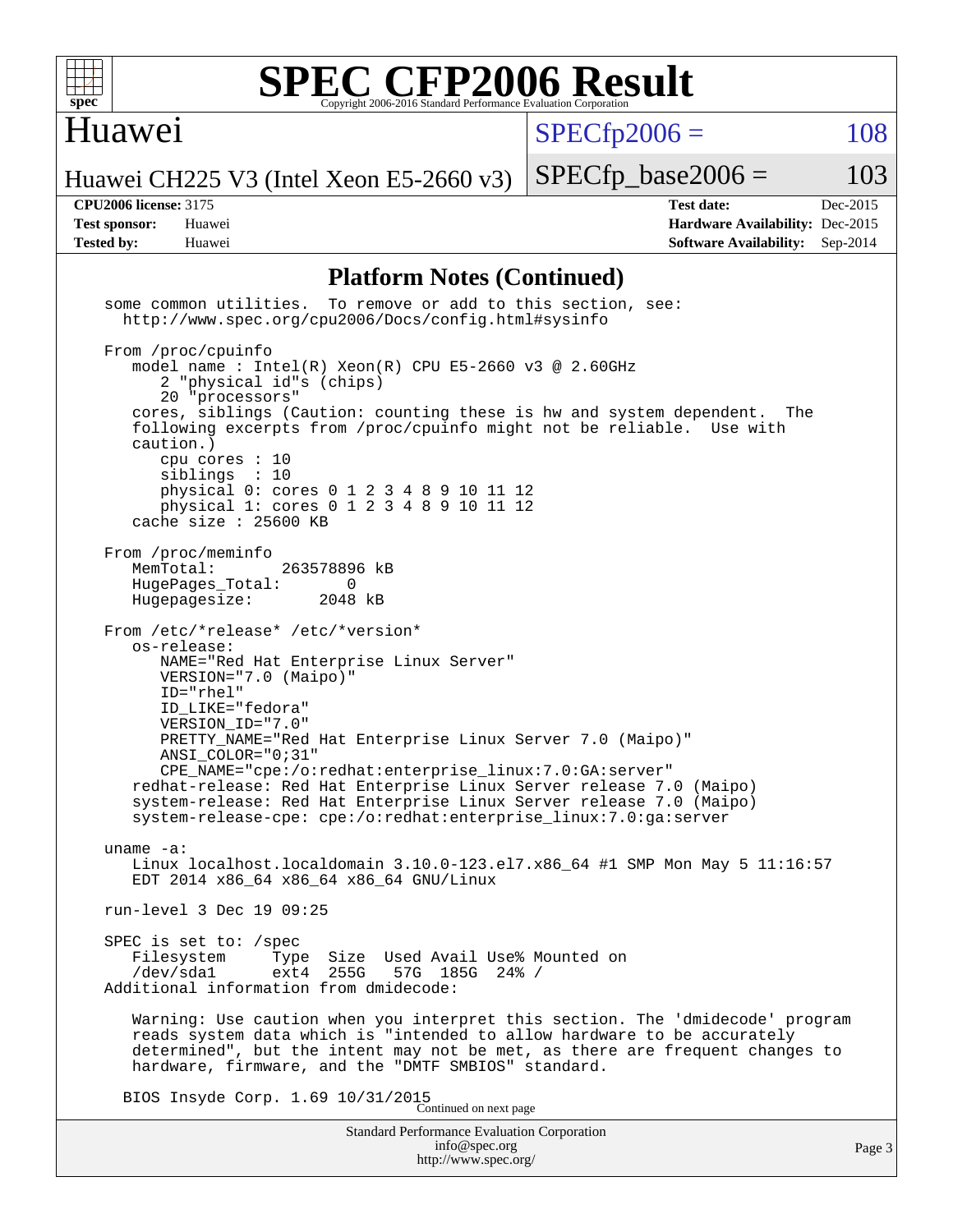

#### Huawei

 $SPECTp2006 = 108$ 

Huawei CH225 V3 (Intel Xeon E5-2660 v3)

**[CPU2006 license:](http://www.spec.org/auto/cpu2006/Docs/result-fields.html#CPU2006license)** 3175 **[Test date:](http://www.spec.org/auto/cpu2006/Docs/result-fields.html#Testdate)** Dec-2015 **[Test sponsor:](http://www.spec.org/auto/cpu2006/Docs/result-fields.html#Testsponsor)** Huawei **[Hardware Availability:](http://www.spec.org/auto/cpu2006/Docs/result-fields.html#HardwareAvailability)** Dec-2015 **[Tested by:](http://www.spec.org/auto/cpu2006/Docs/result-fields.html#Testedby)** Huawei **[Software Availability:](http://www.spec.org/auto/cpu2006/Docs/result-fields.html#SoftwareAvailability)** Sep-2014

 $SPECTp\_base2006 = 103$ 

#### **[Platform Notes \(Continued\)](http://www.spec.org/auto/cpu2006/Docs/result-fields.html#PlatformNotes)**

 Memory: 8x NO DIMM NO DIMM 3 rank 8x Samsung M393A2G40DB0-CPB 16 GB 1 rank 2133 MHz 8x Samsung M393A2G40DB0-CPB 16 GB 2 rank 2133 MHz

(End of data from sysinfo program)

#### **[General Notes](http://www.spec.org/auto/cpu2006/Docs/result-fields.html#GeneralNotes)**

Environment variables set by runspec before the start of the run: KMP\_AFFINITY = "granularity=fine,compact,1,0" LD\_LIBRARY\_PATH = "/spec/libs/32:/spec/libs/64:/spec/sh" OMP NUM THREADS =  $"20"$ 

 Binaries compiled on a system with 1x Core i5-4670K CPU + 16GB memory using RedHat EL 7.0 Transparent Huge Pages enabled with: echo always > /sys/kernel/mm/transparent\_hugepage/enabled runspec command invoked through numactl i.e.: numactl --interleave=all runspec <etc>

#### **[Base Compiler Invocation](http://www.spec.org/auto/cpu2006/Docs/result-fields.html#BaseCompilerInvocation)**

[C benchmarks](http://www.spec.org/auto/cpu2006/Docs/result-fields.html#Cbenchmarks):  $\frac{1}{2}$ cc  $-\text{m64}$ 

[C++ benchmarks:](http://www.spec.org/auto/cpu2006/Docs/result-fields.html#CXXbenchmarks) [icpc -m64](http://www.spec.org/cpu2006/results/res2016q1/cpu2006-20160107-38603.flags.html#user_CXXbase_intel_icpc_64bit_bedb90c1146cab66620883ef4f41a67e)

[Fortran benchmarks](http://www.spec.org/auto/cpu2006/Docs/result-fields.html#Fortranbenchmarks): [ifort -m64](http://www.spec.org/cpu2006/results/res2016q1/cpu2006-20160107-38603.flags.html#user_FCbase_intel_ifort_64bit_ee9d0fb25645d0210d97eb0527dcc06e)

[Benchmarks using both Fortran and C](http://www.spec.org/auto/cpu2006/Docs/result-fields.html#BenchmarksusingbothFortranandC): [icc -m64](http://www.spec.org/cpu2006/results/res2016q1/cpu2006-20160107-38603.flags.html#user_CC_FCbase_intel_icc_64bit_0b7121f5ab7cfabee23d88897260401c) [ifort -m64](http://www.spec.org/cpu2006/results/res2016q1/cpu2006-20160107-38603.flags.html#user_CC_FCbase_intel_ifort_64bit_ee9d0fb25645d0210d97eb0527dcc06e)

### **[Base Portability Flags](http://www.spec.org/auto/cpu2006/Docs/result-fields.html#BasePortabilityFlags)**

 410.bwaves: [-DSPEC\\_CPU\\_LP64](http://www.spec.org/cpu2006/results/res2016q1/cpu2006-20160107-38603.flags.html#suite_basePORTABILITY410_bwaves_DSPEC_CPU_LP64) 416.gamess: [-DSPEC\\_CPU\\_LP64](http://www.spec.org/cpu2006/results/res2016q1/cpu2006-20160107-38603.flags.html#suite_basePORTABILITY416_gamess_DSPEC_CPU_LP64) 433.milc: [-DSPEC\\_CPU\\_LP64](http://www.spec.org/cpu2006/results/res2016q1/cpu2006-20160107-38603.flags.html#suite_basePORTABILITY433_milc_DSPEC_CPU_LP64) 434.zeusmp: [-DSPEC\\_CPU\\_LP64](http://www.spec.org/cpu2006/results/res2016q1/cpu2006-20160107-38603.flags.html#suite_basePORTABILITY434_zeusmp_DSPEC_CPU_LP64) 435.gromacs: [-DSPEC\\_CPU\\_LP64](http://www.spec.org/cpu2006/results/res2016q1/cpu2006-20160107-38603.flags.html#suite_basePORTABILITY435_gromacs_DSPEC_CPU_LP64) [-nofor\\_main](http://www.spec.org/cpu2006/results/res2016q1/cpu2006-20160107-38603.flags.html#user_baseLDPORTABILITY435_gromacs_f-nofor_main) 436.cactusADM: [-DSPEC\\_CPU\\_LP64](http://www.spec.org/cpu2006/results/res2016q1/cpu2006-20160107-38603.flags.html#suite_basePORTABILITY436_cactusADM_DSPEC_CPU_LP64) [-nofor\\_main](http://www.spec.org/cpu2006/results/res2016q1/cpu2006-20160107-38603.flags.html#user_baseLDPORTABILITY436_cactusADM_f-nofor_main) 437.leslie3d: [-DSPEC\\_CPU\\_LP64](http://www.spec.org/cpu2006/results/res2016q1/cpu2006-20160107-38603.flags.html#suite_basePORTABILITY437_leslie3d_DSPEC_CPU_LP64) 444.namd: [-DSPEC\\_CPU\\_LP64](http://www.spec.org/cpu2006/results/res2016q1/cpu2006-20160107-38603.flags.html#suite_basePORTABILITY444_namd_DSPEC_CPU_LP64) 447.dealII: [-DSPEC\\_CPU\\_LP64](http://www.spec.org/cpu2006/results/res2016q1/cpu2006-20160107-38603.flags.html#suite_basePORTABILITY447_dealII_DSPEC_CPU_LP64)

Continued on next page

Standard Performance Evaluation Corporation [info@spec.org](mailto:info@spec.org) <http://www.spec.org/>

Page 4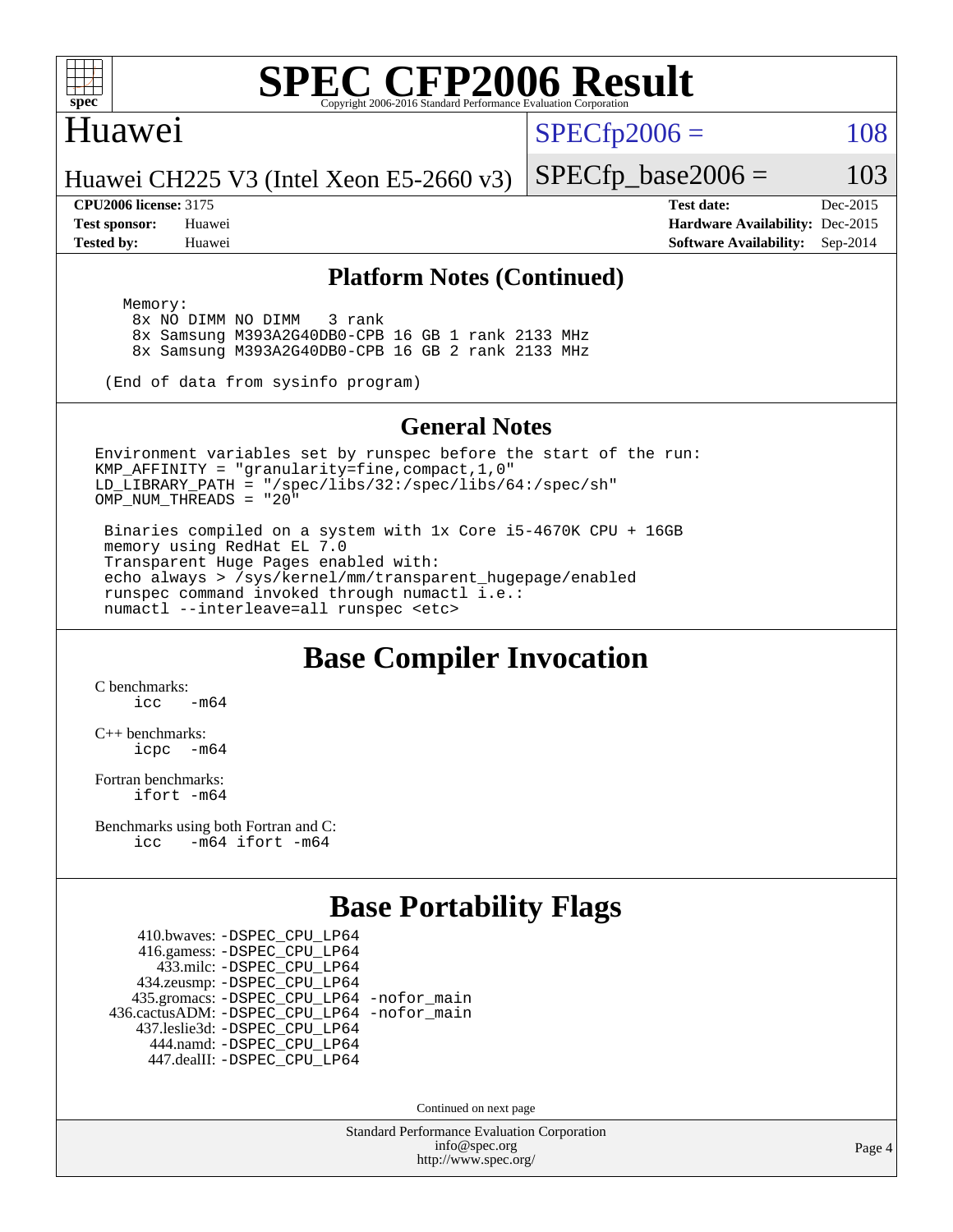

#### Huawei

 $SPECTp2006 = 108$ 

Huawei CH225 V3 (Intel Xeon E5-2660 v3)

 $SPECfp\_base2006 = 103$ 

**[CPU2006 license:](http://www.spec.org/auto/cpu2006/Docs/result-fields.html#CPU2006license)** 3175 **[Test date:](http://www.spec.org/auto/cpu2006/Docs/result-fields.html#Testdate)** Dec-2015 **[Test sponsor:](http://www.spec.org/auto/cpu2006/Docs/result-fields.html#Testsponsor)** Huawei **[Hardware Availability:](http://www.spec.org/auto/cpu2006/Docs/result-fields.html#HardwareAvailability)** Dec-2015 **[Tested by:](http://www.spec.org/auto/cpu2006/Docs/result-fields.html#Testedby)** Huawei **[Software Availability:](http://www.spec.org/auto/cpu2006/Docs/result-fields.html#SoftwareAvailability)** Sep-2014

### **[Base Portability Flags \(Continued\)](http://www.spec.org/auto/cpu2006/Docs/result-fields.html#BasePortabilityFlags)**

 450.soplex: [-DSPEC\\_CPU\\_LP64](http://www.spec.org/cpu2006/results/res2016q1/cpu2006-20160107-38603.flags.html#suite_basePORTABILITY450_soplex_DSPEC_CPU_LP64) 453.povray: [-DSPEC\\_CPU\\_LP64](http://www.spec.org/cpu2006/results/res2016q1/cpu2006-20160107-38603.flags.html#suite_basePORTABILITY453_povray_DSPEC_CPU_LP64) 454.calculix: [-DSPEC\\_CPU\\_LP64](http://www.spec.org/cpu2006/results/res2016q1/cpu2006-20160107-38603.flags.html#suite_basePORTABILITY454_calculix_DSPEC_CPU_LP64) [-nofor\\_main](http://www.spec.org/cpu2006/results/res2016q1/cpu2006-20160107-38603.flags.html#user_baseLDPORTABILITY454_calculix_f-nofor_main) 459.GemsFDTD: [-DSPEC\\_CPU\\_LP64](http://www.spec.org/cpu2006/results/res2016q1/cpu2006-20160107-38603.flags.html#suite_basePORTABILITY459_GemsFDTD_DSPEC_CPU_LP64) 465.tonto: [-DSPEC\\_CPU\\_LP64](http://www.spec.org/cpu2006/results/res2016q1/cpu2006-20160107-38603.flags.html#suite_basePORTABILITY465_tonto_DSPEC_CPU_LP64) 470.lbm: [-DSPEC\\_CPU\\_LP64](http://www.spec.org/cpu2006/results/res2016q1/cpu2006-20160107-38603.flags.html#suite_basePORTABILITY470_lbm_DSPEC_CPU_LP64) 482.sphinx3: [-DSPEC\\_CPU\\_LP64](http://www.spec.org/cpu2006/results/res2016q1/cpu2006-20160107-38603.flags.html#suite_basePORTABILITY482_sphinx3_DSPEC_CPU_LP64)

481.wrf: [-DSPEC\\_CPU\\_LP64](http://www.spec.org/cpu2006/results/res2016q1/cpu2006-20160107-38603.flags.html#suite_basePORTABILITY481_wrf_DSPEC_CPU_LP64) [-DSPEC\\_CPU\\_CASE\\_FLAG](http://www.spec.org/cpu2006/results/res2016q1/cpu2006-20160107-38603.flags.html#b481.wrf_baseCPORTABILITY_DSPEC_CPU_CASE_FLAG) [-DSPEC\\_CPU\\_LINUX](http://www.spec.org/cpu2006/results/res2016q1/cpu2006-20160107-38603.flags.html#b481.wrf_baseCPORTABILITY_DSPEC_CPU_LINUX)

### **[Base Optimization Flags](http://www.spec.org/auto/cpu2006/Docs/result-fields.html#BaseOptimizationFlags)**

[C benchmarks](http://www.spec.org/auto/cpu2006/Docs/result-fields.html#Cbenchmarks):

[-xCORE-AVX2](http://www.spec.org/cpu2006/results/res2016q1/cpu2006-20160107-38603.flags.html#user_CCbase_f-xAVX2_5f5fc0cbe2c9f62c816d3e45806c70d7) [-ipo](http://www.spec.org/cpu2006/results/res2016q1/cpu2006-20160107-38603.flags.html#user_CCbase_f-ipo) [-O3](http://www.spec.org/cpu2006/results/res2016q1/cpu2006-20160107-38603.flags.html#user_CCbase_f-O3) [-no-prec-div](http://www.spec.org/cpu2006/results/res2016q1/cpu2006-20160107-38603.flags.html#user_CCbase_f-no-prec-div) [-parallel](http://www.spec.org/cpu2006/results/res2016q1/cpu2006-20160107-38603.flags.html#user_CCbase_f-parallel) [-opt-prefetch](http://www.spec.org/cpu2006/results/res2016q1/cpu2006-20160107-38603.flags.html#user_CCbase_f-opt-prefetch) [-ansi-alias](http://www.spec.org/cpu2006/results/res2016q1/cpu2006-20160107-38603.flags.html#user_CCbase_f-ansi-alias) [C++ benchmarks:](http://www.spec.org/auto/cpu2006/Docs/result-fields.html#CXXbenchmarks)

[-xCORE-AVX2](http://www.spec.org/cpu2006/results/res2016q1/cpu2006-20160107-38603.flags.html#user_CXXbase_f-xAVX2_5f5fc0cbe2c9f62c816d3e45806c70d7) [-ipo](http://www.spec.org/cpu2006/results/res2016q1/cpu2006-20160107-38603.flags.html#user_CXXbase_f-ipo) [-O3](http://www.spec.org/cpu2006/results/res2016q1/cpu2006-20160107-38603.flags.html#user_CXXbase_f-O3) [-no-prec-div](http://www.spec.org/cpu2006/results/res2016q1/cpu2006-20160107-38603.flags.html#user_CXXbase_f-no-prec-div) [-opt-prefetch](http://www.spec.org/cpu2006/results/res2016q1/cpu2006-20160107-38603.flags.html#user_CXXbase_f-opt-prefetch) [-ansi-alias](http://www.spec.org/cpu2006/results/res2016q1/cpu2006-20160107-38603.flags.html#user_CXXbase_f-ansi-alias)

[Fortran benchmarks](http://www.spec.org/auto/cpu2006/Docs/result-fields.html#Fortranbenchmarks): [-xCORE-AVX2](http://www.spec.org/cpu2006/results/res2016q1/cpu2006-20160107-38603.flags.html#user_FCbase_f-xAVX2_5f5fc0cbe2c9f62c816d3e45806c70d7) [-ipo](http://www.spec.org/cpu2006/results/res2016q1/cpu2006-20160107-38603.flags.html#user_FCbase_f-ipo) [-O3](http://www.spec.org/cpu2006/results/res2016q1/cpu2006-20160107-38603.flags.html#user_FCbase_f-O3) [-no-prec-div](http://www.spec.org/cpu2006/results/res2016q1/cpu2006-20160107-38603.flags.html#user_FCbase_f-no-prec-div) [-parallel](http://www.spec.org/cpu2006/results/res2016q1/cpu2006-20160107-38603.flags.html#user_FCbase_f-parallel) [-opt-prefetch](http://www.spec.org/cpu2006/results/res2016q1/cpu2006-20160107-38603.flags.html#user_FCbase_f-opt-prefetch)

[Benchmarks using both Fortran and C](http://www.spec.org/auto/cpu2006/Docs/result-fields.html#BenchmarksusingbothFortranandC): [-xCORE-AVX2](http://www.spec.org/cpu2006/results/res2016q1/cpu2006-20160107-38603.flags.html#user_CC_FCbase_f-xAVX2_5f5fc0cbe2c9f62c816d3e45806c70d7) [-ipo](http://www.spec.org/cpu2006/results/res2016q1/cpu2006-20160107-38603.flags.html#user_CC_FCbase_f-ipo) [-O3](http://www.spec.org/cpu2006/results/res2016q1/cpu2006-20160107-38603.flags.html#user_CC_FCbase_f-O3) [-no-prec-div](http://www.spec.org/cpu2006/results/res2016q1/cpu2006-20160107-38603.flags.html#user_CC_FCbase_f-no-prec-div) [-parallel](http://www.spec.org/cpu2006/results/res2016q1/cpu2006-20160107-38603.flags.html#user_CC_FCbase_f-parallel) [-opt-prefetch](http://www.spec.org/cpu2006/results/res2016q1/cpu2006-20160107-38603.flags.html#user_CC_FCbase_f-opt-prefetch) [-ansi-alias](http://www.spec.org/cpu2006/results/res2016q1/cpu2006-20160107-38603.flags.html#user_CC_FCbase_f-ansi-alias)

### **[Peak Compiler Invocation](http://www.spec.org/auto/cpu2006/Docs/result-fields.html#PeakCompilerInvocation)**

[C benchmarks](http://www.spec.org/auto/cpu2006/Docs/result-fields.html#Cbenchmarks):  $\text{icc}$   $-\text{m64}$ 

[C++ benchmarks:](http://www.spec.org/auto/cpu2006/Docs/result-fields.html#CXXbenchmarks) [icpc -m64](http://www.spec.org/cpu2006/results/res2016q1/cpu2006-20160107-38603.flags.html#user_CXXpeak_intel_icpc_64bit_bedb90c1146cab66620883ef4f41a67e)

[Fortran benchmarks](http://www.spec.org/auto/cpu2006/Docs/result-fields.html#Fortranbenchmarks): [ifort -m64](http://www.spec.org/cpu2006/results/res2016q1/cpu2006-20160107-38603.flags.html#user_FCpeak_intel_ifort_64bit_ee9d0fb25645d0210d97eb0527dcc06e)

[Benchmarks using both Fortran and C](http://www.spec.org/auto/cpu2006/Docs/result-fields.html#BenchmarksusingbothFortranandC): [icc -m64](http://www.spec.org/cpu2006/results/res2016q1/cpu2006-20160107-38603.flags.html#user_CC_FCpeak_intel_icc_64bit_0b7121f5ab7cfabee23d88897260401c) [ifort -m64](http://www.spec.org/cpu2006/results/res2016q1/cpu2006-20160107-38603.flags.html#user_CC_FCpeak_intel_ifort_64bit_ee9d0fb25645d0210d97eb0527dcc06e)

### **[Peak Portability Flags](http://www.spec.org/auto/cpu2006/Docs/result-fields.html#PeakPortabilityFlags)**

Same as Base Portability Flags

Standard Performance Evaluation Corporation [info@spec.org](mailto:info@spec.org) <http://www.spec.org/>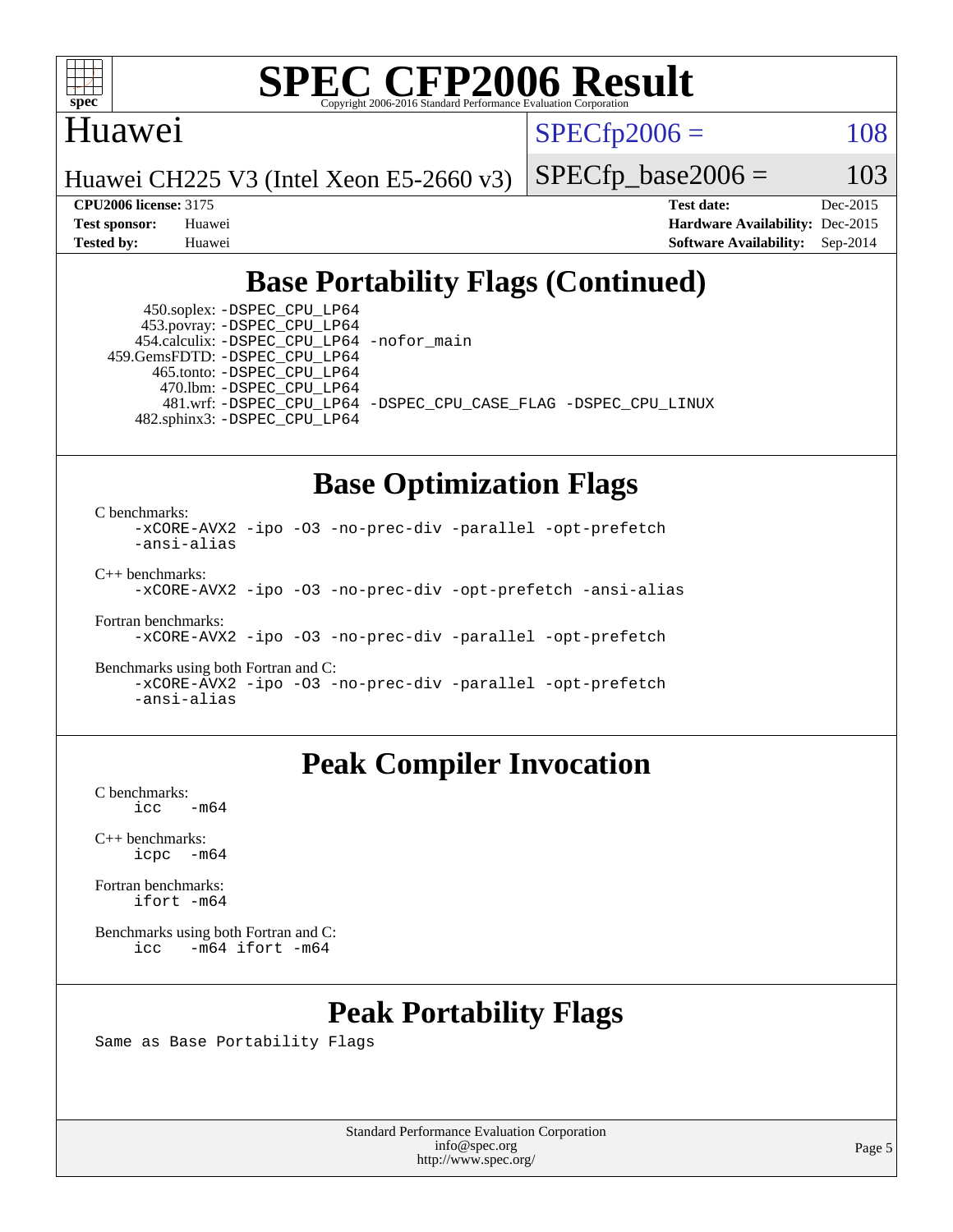

### Huawei

 $SPECTp2006 = 108$ 

Huawei CH225 V3 (Intel Xeon E5-2660 v3)

 $SPECTp\_base2006 = 103$ 

**[CPU2006 license:](http://www.spec.org/auto/cpu2006/Docs/result-fields.html#CPU2006license)** 3175 **[Test date:](http://www.spec.org/auto/cpu2006/Docs/result-fields.html#Testdate)** Dec-2015 **[Test sponsor:](http://www.spec.org/auto/cpu2006/Docs/result-fields.html#Testsponsor)** Huawei **[Hardware Availability:](http://www.spec.org/auto/cpu2006/Docs/result-fields.html#HardwareAvailability)** Dec-2015 **[Tested by:](http://www.spec.org/auto/cpu2006/Docs/result-fields.html#Testedby)** Huawei **[Software Availability:](http://www.spec.org/auto/cpu2006/Docs/result-fields.html#SoftwareAvailability)** Sep-2014

### **[Peak Optimization Flags](http://www.spec.org/auto/cpu2006/Docs/result-fields.html#PeakOptimizationFlags)**

```
Standard Performance Evaluation Corporation
C benchmarks: 
         433.milc: -xCORE-AVX2(pass 2) -prof-gen(pass 1) -ipo(pass 2)
                -O3(pass 2) -no-prec-div(pass 2) -prof-use(pass 2)
                -auto-ilp32 -ansi-alias
        470.lbm: basepeak = yes
     482.sphinx3: basepeak = yes
C++ benchmarks: 
        444.namd: -xCORE-AVX2(pass 2) -prof-gen(pass 1) -ipo(pass 2)
                -O3(pass 2) -no-prec-div(pass 2) -prof-use(pass 2)
                -fno-alias -auto-ilp32
      447.dealII: basepeak = yes
      450.soplex: basepeak = yes
       453.povray: -xCORE-AVX2(pass 2) -prof-gen(pass 1) -ipo(pass 2)
                -O3(pass 2) -no-prec-div(pass 2) -prof-use(pass 2) -unroll4
                -ansi-alias
Fortran benchmarks: 
     410.bwaves: basepeak = yes 416.gamess: -xCORE-AVX2(pass 2) -prof-gen(pass 1) -ipo(pass 2)
                -O3(pass 2) -no-prec-div(pass 2) -prof-use(pass 2) -unroll2
                -inline-level=0 -scalar-rep-
      434.zeusmp: basepeak = yes
      437.leslie3d: basepeak = yes
  459.GemsFDTD: -xCORE-AVX2(pass 2) -prof-gen(pass 1) -ipo(pass 2)
                -O3(pass 2) -no-prec-div(pass 2) -prof-use(pass 2) -unroll2
                -inline-level=0 -opt-prefetch -parallel
        465.tonto: -xCORE-AVX2(pass 2) -prof-gen(pass 1) -ipo(pass 2)
                -O3(pass 2) -no-prec-div(pass 2) -prof-use(pass 2)
                -inline-calloc -opt-malloc-options=3 -auto -unroll4
Benchmarks using both Fortran and C: 
     435.gromacs: basepeak = yes
 436.cactusADM:basepeak = yesContinued on next page
```
[info@spec.org](mailto:info@spec.org) <http://www.spec.org/>